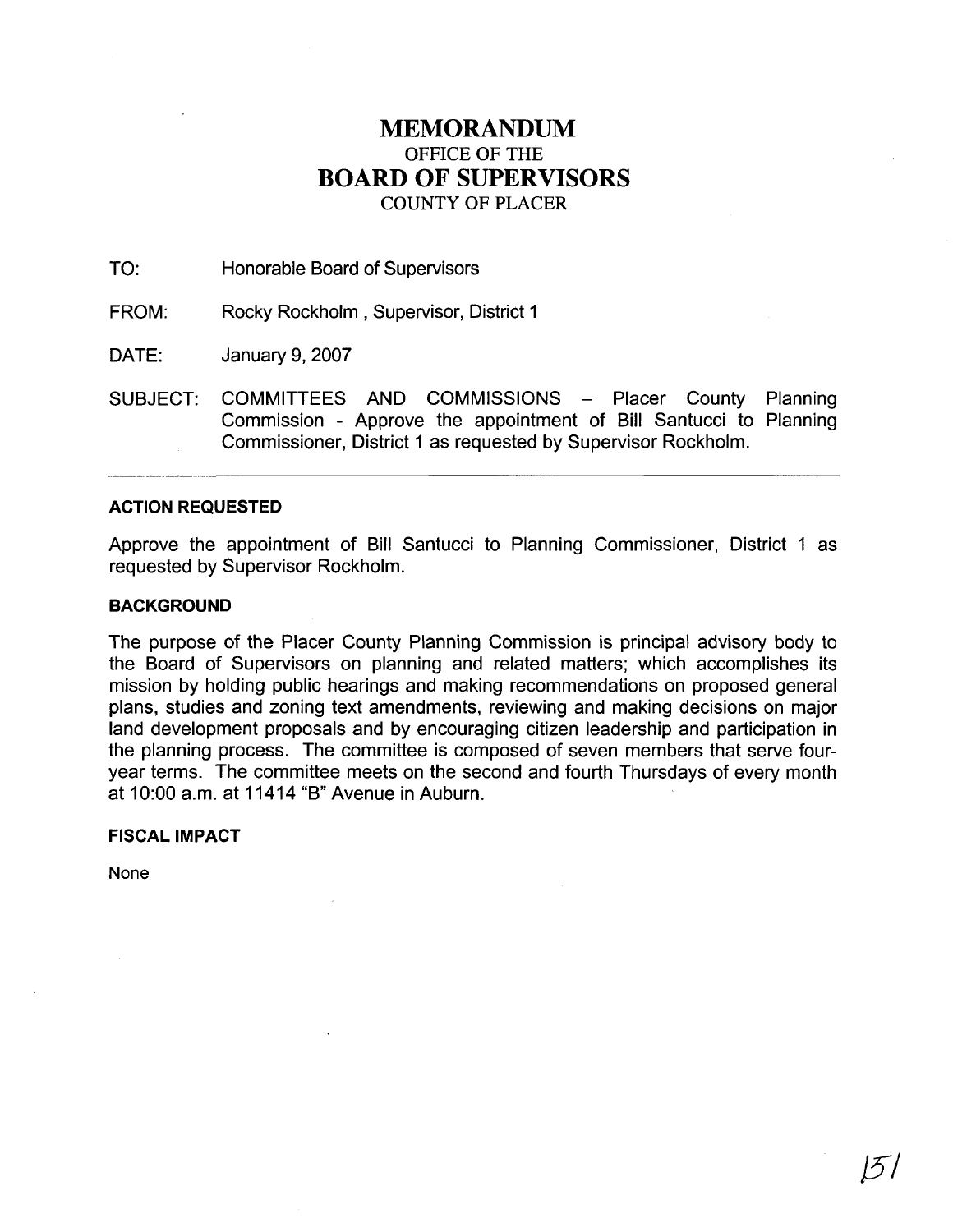|                     | PLACER COUNTY                                                                                                                                                                                                                  |
|---------------------|--------------------------------------------------------------------------------------------------------------------------------------------------------------------------------------------------------------------------------|
|                     | <b>BOARD OF SUPERVISORS</b>                                                                                                                                                                                                    |
|                     | <b>APPLICATION FOR MEMBERSHIP ON</b><br><b>ADVISORY BOARD OR COMMISSION</b>                                                                                                                                                    |
|                     | THE FOLLOWING IS PUBLIC INFORMATION                                                                                                                                                                                            |
|                     | APPLICATION FOR MEMBERSHIP ON: PLANNING COMMISSION                                                                                                                                                                             |
|                     | (NAME OF BOARD, COMMISSION, OR COMMITTEE)<br>IF THIS BOARD/COMMISSION/COMMITTEE CALLS FOR A SPECIFIC TYPE MEMBER, PLEASE INDICATE THE<br>POSITION FOR WHICH YOU ARE APPLYING: PLANNING COMMISSIONER, DISTRICT 1                |
| NAME: BILL SANTUCCI |                                                                                                                                                                                                                                |
|                     | SUPERVISORIAL DISTRICT IN WHICH YOU RESIDE: DISTRICT 1<br>TIMES YOU ARE AVAILABLE FOR MEETINGS: DAYS: TUE/THU TIMES 10:00AM                                                                                                    |
|                     | EMPLOYMENT EXPERIENCE/PROFESSION (A RESUME MAY BE ATTACHED): CONTROLLED AND THE CONTROL CONTROL CONTROL CONTROL CONTROL CONTROL CONTROL CONTROL CONTROL CONTROL CONTROL CONTROL CONTROL CONTROL CONTROL CONTROL CONTROL CONTRO |
|                     |                                                                                                                                                                                                                                |
|                     |                                                                                                                                                                                                                                |
|                     |                                                                                                                                                                                                                                |
|                     |                                                                                                                                                                                                                                |
|                     |                                                                                                                                                                                                                                |
|                     | EDUCATIONAL EXPERIENCE: CONTRACT CONTRACT CONTRACT CONTRACT CONTRACT CONTRACT CONTRACT CONTRACT CONTRACT CONTR                                                                                                                 |
|                     |                                                                                                                                                                                                                                |
|                     |                                                                                                                                                                                                                                |
|                     | APPLICATIONS WILL BE RETAINED FOR TWO YEARS                                                                                                                                                                                    |
|                     | APPLICATION MUST BE FILED WITH THE CLERK OF THE BOARD OF SUPERVISORS                                                                                                                                                           |
|                     | 175 FULWEILER AVENUE, ROOM 101, AUBURN, CALIFORNIA 95603                                                                                                                                                                       |
|                     |                                                                                                                                                                                                                                |
| DATE:               | We Hartun<br>SIGNATURE                                                                                                                                                                                                         |
|                     |                                                                                                                                                                                                                                |
|                     |                                                                                                                                                                                                                                |

 $\hat{\rho}$  ,  $\hat{\rho}$ 

 $\bar{z}$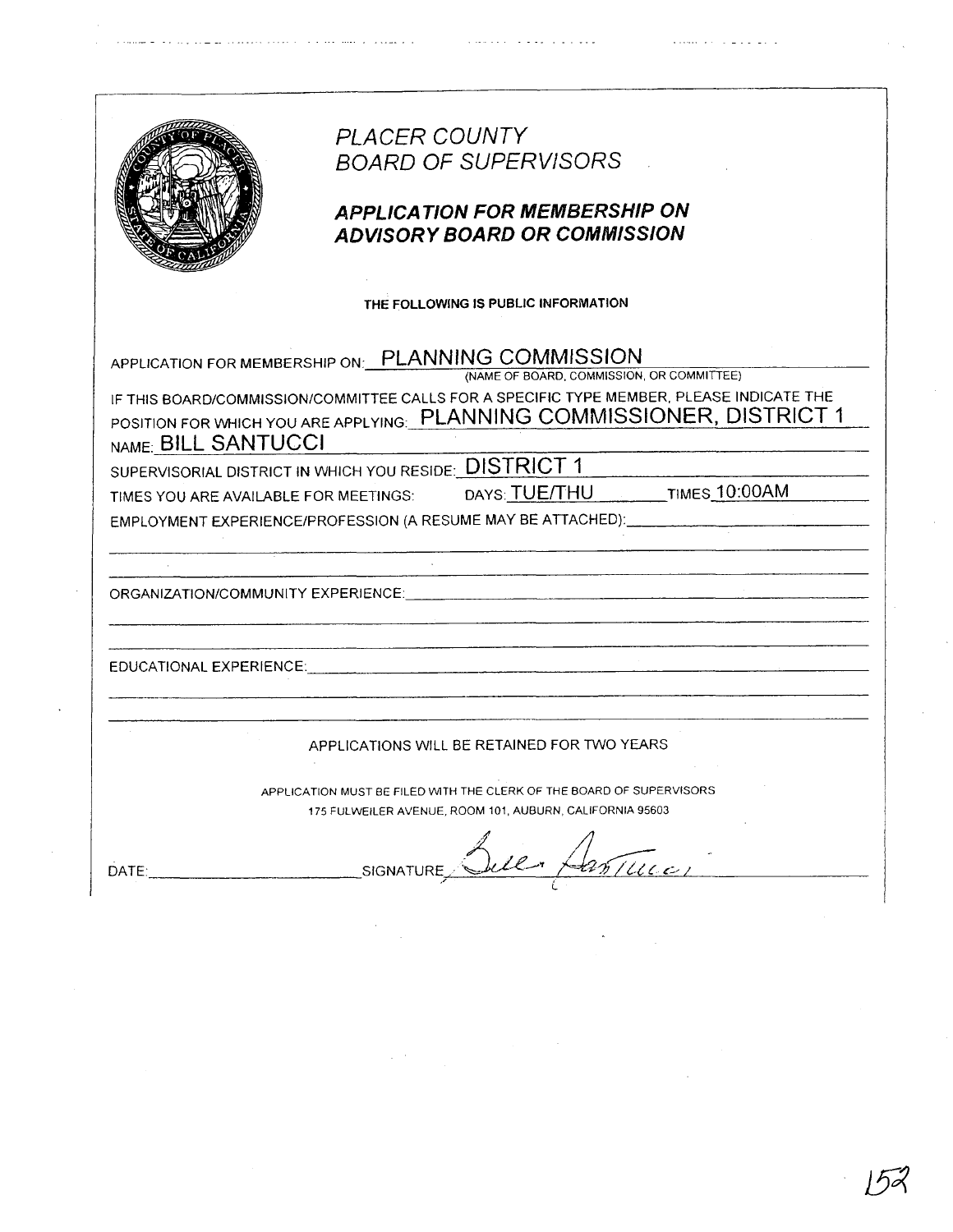# **MEMORANDUM**  OFFICE OF THE **BOARD OF SUPERVISORS**  COUNTY OF PLACER

TO: Honorable Board of Supervisors

FROM: Kirk Uhler, Supervisor, District 4

DATE: January 9, 2007

SUBJECT: COMMITTEES AND COMMISSIONS - Placer County Planning Commission - Approve the reappointment of Mike Stafford to Seat 4 as requested by Supervisor Uhler.

### **ACTION REQUESTED**

Approve the reappointment of Mike Stafford to Seat 4 as requested by Supervisor Uhler.

### **BACKGROUND**

The purpose of the Placer County Planning Commission is principal advisory body to the Board of Supervisors on planning and related matters; which accomplishes its mission by holding public hearings and making recommendations on proposed general plans, studies and zoning text amendments, reviewing and making decisions on major land development proposals and by encouraging citizen leadership and participation in the planning process. The committee is composed of seven members that serve fouryear terms. The committee meets on the second and fourth Thursdays of every month at 10:OO a.m. at 11414 "B" Avenue in Auburn.

### **FISCAL IMPACT**

None